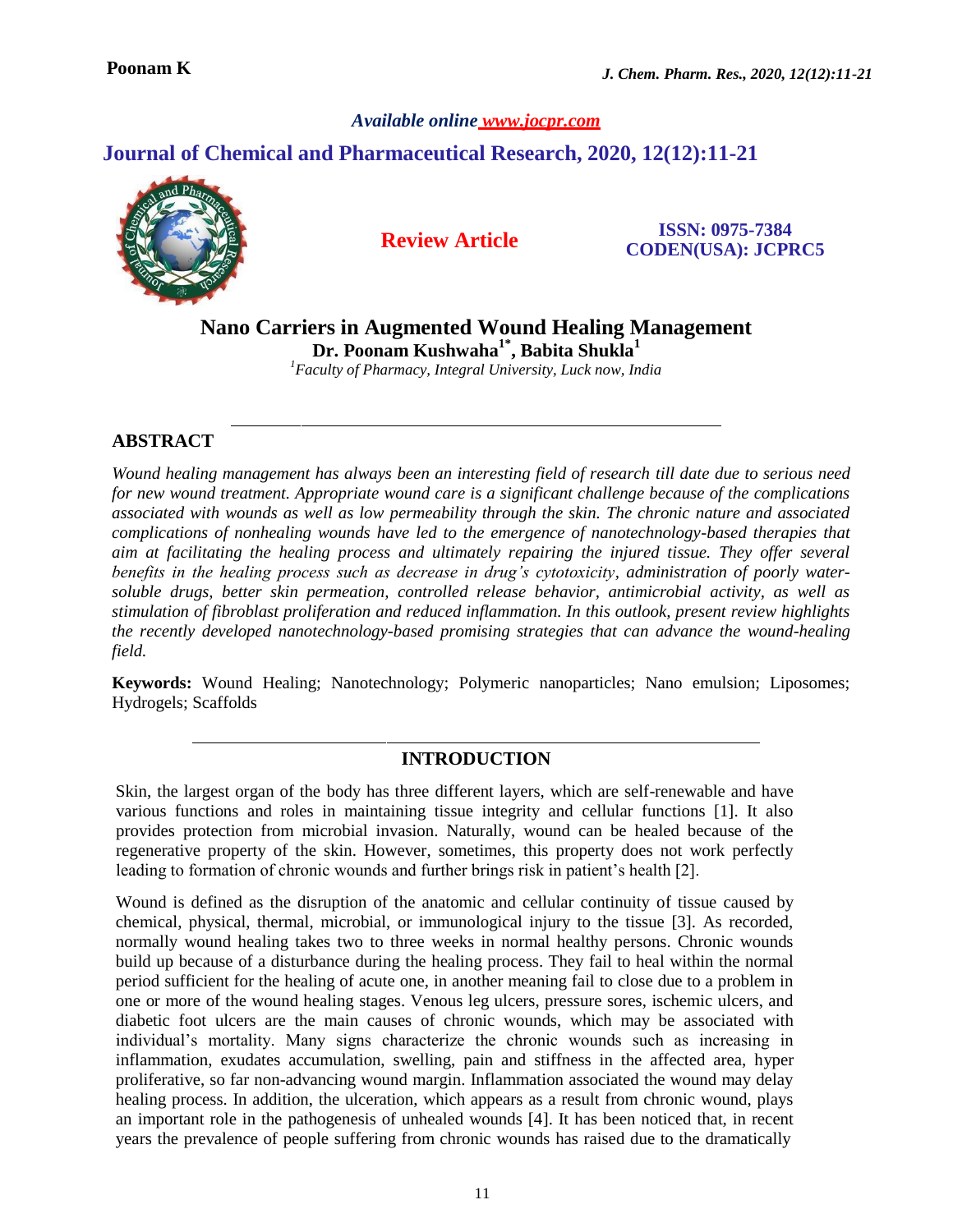increasing incidence of obesity and chronic diseases such as diabetes, venous and arterial insufficiency.

Chronic wounds and infected wounds currently pose a significant burden worldwide. Drug delivery systems in wound healing that release antimicrobial and anti-inflammatory drugs represent a great opportunity to prevent infections or enhance the effectiveness of current commercial drugs. Recently, many researchers showed that the wound dressing materials have entered a new level of standards and there is a far better understanding based on the pathogenesis of chronic wounds. Wound care management mainly depends on the development of new and effective wound dressing materials. Consequently, an extensive percentage of Nano delivery systems are used in diverse biomedical applications for wound dressings, drug delivery and other medical purposes [2, 4, 5, and 6]. These Nano delivery systems have been proven the most promising approach for faster wound healing among all the other wound healing strategies. The present review briefly discusses the wound healing process, the recent developments of wound healing by nanotechnology, their applicability and advantages and the state of the art in Nano delivery carriers that holds a promising potential for future application, with a special focus on liposomes, polymeric nanoparticles, lipid nanoparticles, Nano fibrous structures and Nano hydrogel [7].

## **WOUND CATEGORIES AND WOUND HEALING PROCESS**

## **WOUND CATEGORIES**

Depending on the duration and methods of the healing process, wounds can be classified into acute and chronic wounds. Wounds resulting from corrosive chemicals, radioactivity, mechanical injury, heat, or electrical shock are considered acute wounds; they usually heal in a predictable manner with no complications. The wound, which takes more than 12 weeks to heal, is considered as a chronic wound. Usually, wounds taking more than 90 days to heal are referred as chronic wounds. Chronic wounds, however, are associated with specific diseases, such as diabetes mellitus, and do not follow the orderly set of stages and predictable amount of time that characterize the normal wound-healing process. Chronic wounds frequently remain in the inflammatory stage for a long time, and their duration is associated with factors such as bacterial load, necrotic tissue, and moisture balance of the wound site. Further, the risks of this reappearance of chronic wounds are exceedingly high, unless the root of the disease is cured.

Wounds can also be classified into three types according to wound depth: (1) superficial wounds, which lost a part of epidermis; (2) partial-thickness wounds, where epidermis and deeper dermal layers are affected; (3) full-thickness wounds, where the subcutaneous fat and deeper tissue are ruptured [8, 9].

## **WOUND HEALING PROCESSES**

Wound healing is a natural physiological reaction to tissue injury. However, it is a complex process consists of integrated cellular and biochemical cascades leading to reestablishment of structural and functional integrity of the damaged tissue [3]. The cascade of initial vasoconstriction of blood vessels and platelet aggregation is designed to stop bleeding. This is followed by an influx of a variety of inflammatory cells, starting with the neutrophil. These inflammatory cells, in turn, release a variety of mediators and cytokines to promote angiogenesis, thrombosis, and reepithelialisation. The fibroblasts, in turn, lay down extracellular components, which will serve as scaffolding. The inflammatory phase is characterized by homeostasis, chemo taxis, and increased vascular permeability which limits further damage closes the wound, removes cellular debris and bacteria, and fosters cellular migration. The duration of the inflammatory stage usually lasts several days. The proliferative phase is characterized by the formation of granulation tissue, reepithelialisation, and neovascularization. This phase can last several weeks. The maturation and remodelling phase is where the wound achieves maximum strength as it matures [10, 11].

Various phases occur in wound healing, is represented in Figure 1 involving inflammation, cells proliferation, and tissue remodelling [11].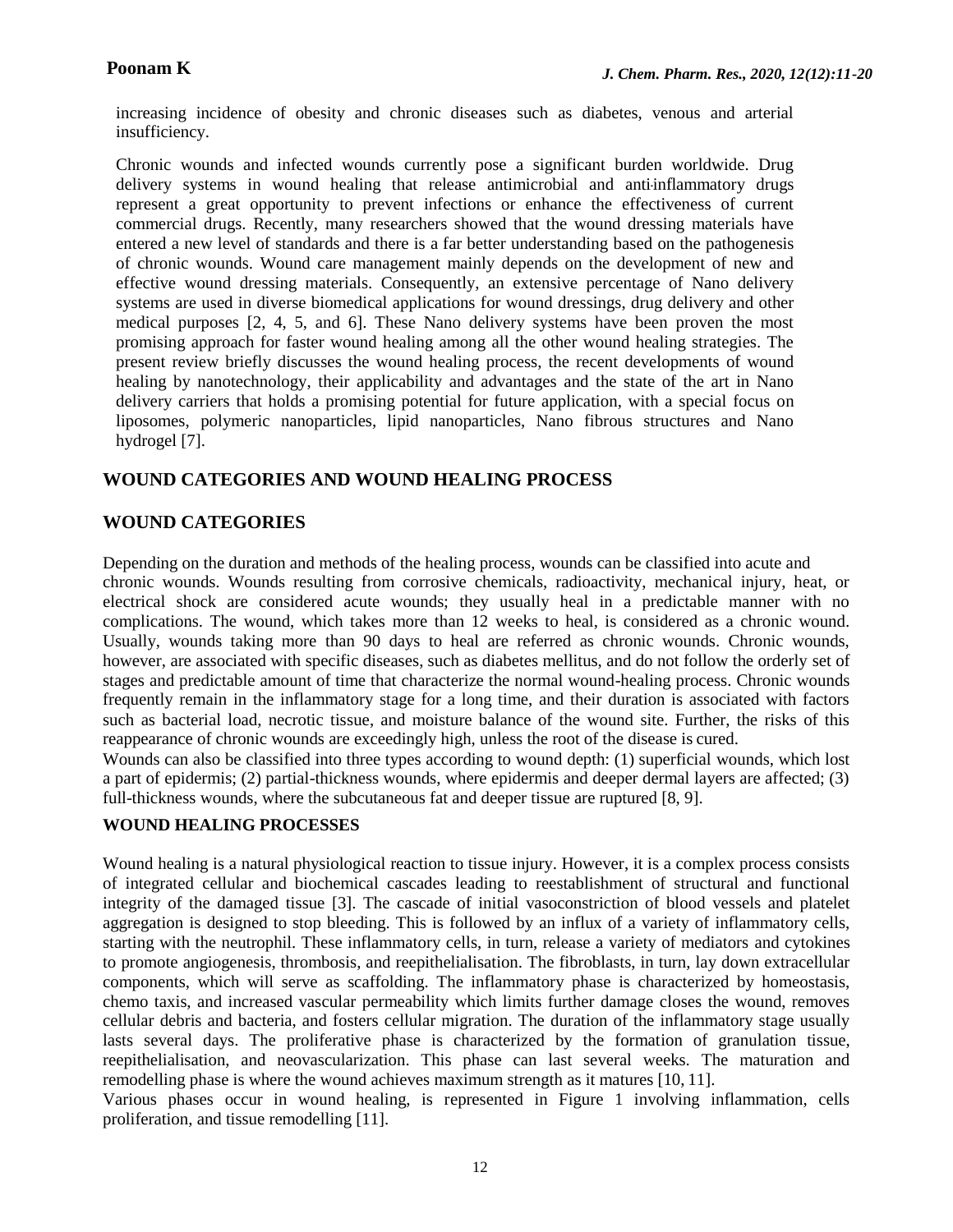

**Figure 1. Phases of cutaneous wound healing depicting the cells and molecules responsible for the regaining of a healthy barrier [11].**

## **NANO DELIVERY CARRIERS IN WOUND HEALING**

Nano delivery carriers showed remarkable and significant potential in enhancement of drug solubility, therapeutic efficacy, and augmentation of stability, protection from toxicity, drug and sustaining drug release. In recent years, they are emerging as an excellent strategy to target the complexity of the normal wound-healing process, cell type specificity, and plethora of regulating molecules as well as pathophysiology of chronic wounds. An increasing number of innovative Nano scale strategies were explored for targeting different phases of wound repair including liposomes, polymeric nanoparticles, Nano emulsion, lipid nanoparticles, Nano fibrous structures and Nano hydrogel (Figure 2).



**Figure 2: Nano carriers in wound healing applications**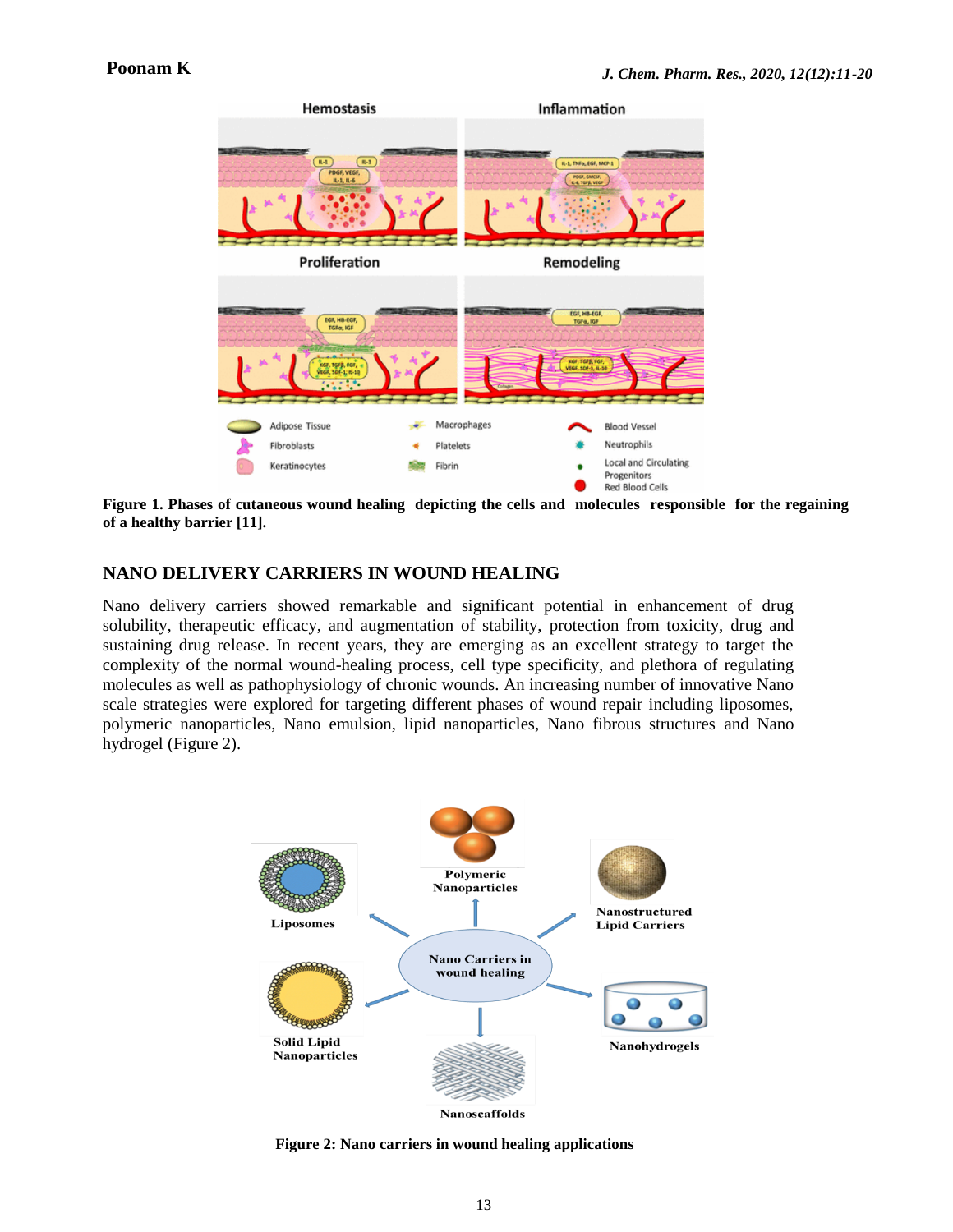## **POLYMERIC NANOPARTICLES**

In the topical area polymeric nanoparticle have been gained an increased attention to overcome the limitations related to other lipid system. The limitations include lower drug loading capacity, higher drug permeation and phase stability issues.

Polymeric nanoparticles are biocompatible colloidal systems drawing increasing attention in both biomedicine and bioengineering fields. When embedded or conjugated with these polymeric devices, drugs are protected from degradation by the proteases presenting in the wound, and released in a controlled manner to reduce administration frequency. The need of effectively delivering biomolecules such as antimicrobial agents, growth factors and genes, will be met with aid of nanoparticles. Currently, polymeric nanoparticles are prepared by poly lactic-co-glycolic acid (PLGA, crowned as the mostly used polymers), alginate, gelatin, chitosan, as well as other polymer combinations [13]. These polymeric carriers show good controlled and sustained release by modifying the composition of polymers [14]. Many researches focus on developing polymeric nanoparticles encapsulating antimicrobial agents. Chereddy et.al, reported a PLGA nanoparticle loaded with antimicrobial peptide LL37 (PLGA-LL37 NPs) could be a biodegradable drug delivery system that accelerated healing process. The drug permeation is higher in case of polymeric nanoparticle due to steady release of drug from nanoparticles on the skin surface. However, it is unable to permeate deeper skin layers [15]. Luengo et.al, reported that, PLGA nanoparticles showed maximum proliferation and reduce the time of healing [16]. In addition, chitosan (CS) acts as prophylactic agent to prevent spreading of infections. It is a polysaccharide with numerous significant biopharmaceutical characteristics and it acts as penetration enhancer in topical formulations. Dai et.al, reported chitosan-based PLGA nanoparticles could advance the topical delivery in several ways, like increased stability of the macromolecules. Two drugs can be incorporated in outer and inner layers of the nanoparticles. The free amino group of chitosan helps to conjugate with other molecule and thus acts as penetration enhancer [17]. In some research studies, it has been found that CS NPs were used in the preparation of films and various bandages to give more mechanical support to wound as well as to treat infected open wounds [18].

Another study conducted by Bilgi et.al, demonstrated that the application of gelatin-based scaffolds to rat wounds resulted in faster wound closure and enhanced overall wound healing [19]. Lee et al. observed the same result, after application of fibrin scaffolds. Fibrin can reduce inflammation, increases immunological response and cell adhesion properties. It has been widely used for tissue engineering and wound healing [20].

#### **NANO EMULSIONS**

Nano emulsions (NE) are the mixture of two immiscible liquids, which are stabilized by addition of surfactant. The nanoparticles formed are of size range of 20–200 nm [21]. The antimicrobial oil-in-water Nano emulsions is efficient against bacterial pathogens and show broad-spectrum activity due to the less droplet diameter [22]. As reported by Song et.al, chlorhexidine acetate formulated in a Nano emulsion was used against a Methicillin-Resistant S. Aurerus (MRSA) infection in a skin burn wound model. The nanoemulsion revealed successful and fast action against MRSA in-vitro and in-vivo. In addition, the formula allows delayed formation of biofilm, and disrupted MRSA cell walls, led to increased leakage of DNA, protein,  $Mg2+$ ,  $K+$  and alkaline phosphates out of the cells [23].

In another study, Shanmugapriya et.al, developed a nanoemulsion formulation loaded with alpha tocopherol in combination with astaxanthin, which revealed a good antibacterial effect against S. aureus. Nanoemulsion formulation showed a significant damage to the bacterial cell membrane, facilitating its uses as an efficient antibacterial agent in addition to preventing them from developing resistance [24]. Recently, Morsy et.al, prepared topical nanoemulgel of ATR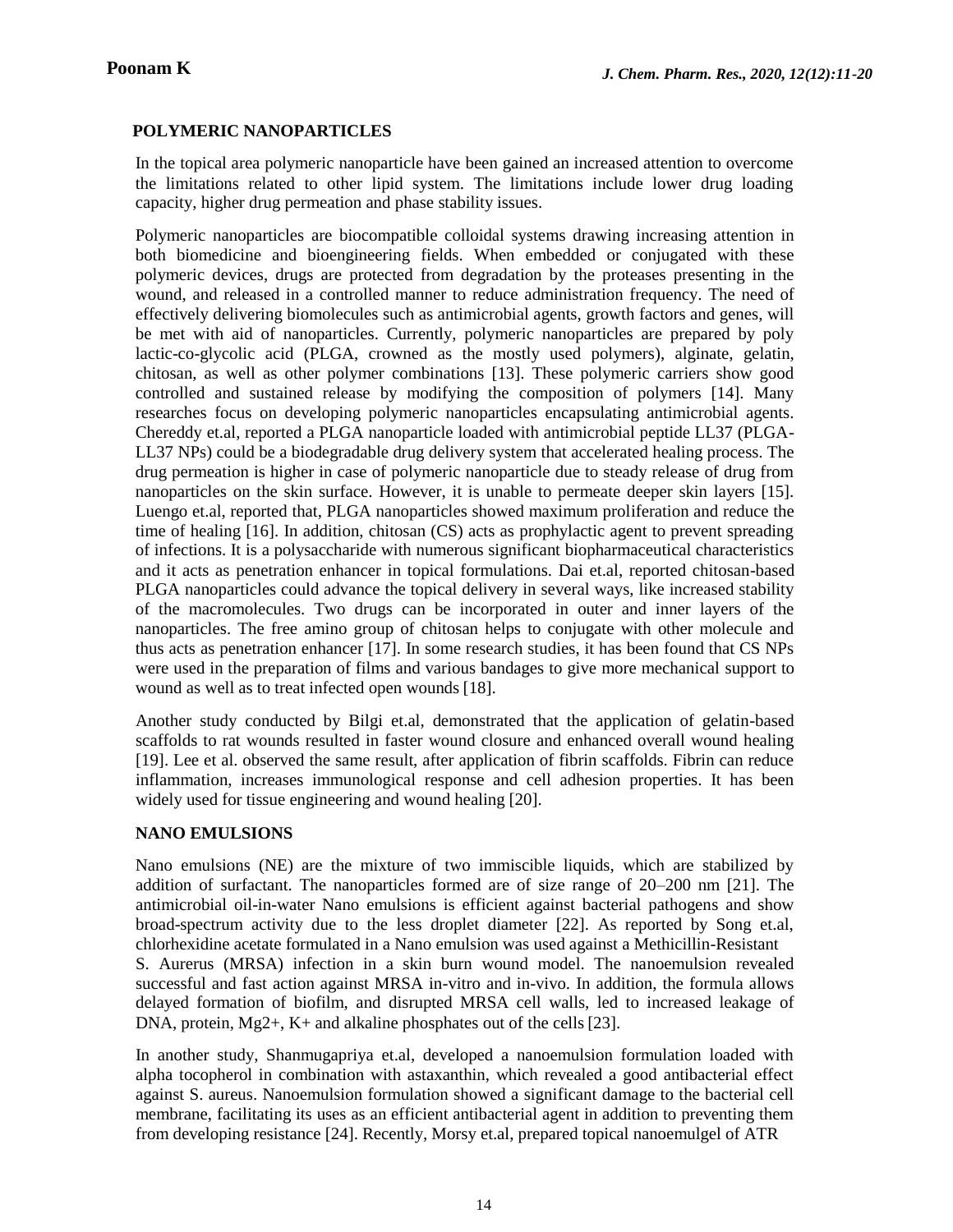and evaluated for the wound healing efficacy. Wound healing efficacy of nanoemulgel was compared with other gel and emulgel preparation. In vitro study showed significant skin permeation potential of ATR nanoemulgel. In vivo wound healing studies revealed remarkable wound contraction with ATR nanoemulgel exhibited the highest percent wound contraction. Histopathological assessment showed marked improvement in the skin histological architecture after 21 days of ATR nanoemulgel treatment. In conclusion, nanoemulgel could serve as an innovative therapeutic approach in wound healing [25].

### **LIPOSOMES**

Liposomes are bilayer vesicles built by amphiphilic molecules such as phospholipids, emerging as one of promising Nano-carriers for topical drug delivery [26]. They are nontoxic, biodegradable, biocompatible with skin, and capable of accommodating both hydrophilic drugs (e.g., growth factors) in inner water cavity and hydrophobic agent in bilayer [27, 28]. In this way, liposomes provide protection for encapsulated drug and sustain the drug release. Furthermore, liposomes effectively cover wound and create moist environment on wound surface after application, which is very conducive to wound healing [29]. Taking advantage of all these merits, liposomes have been universally applied in wound treatment and skin regeneration. Xu et.al, prepared a novel liposome with hydrogel core of silk fibroin, which effectively encapsulated bFGF. The vehicles remarkably improved the stability of bFGF in wound fluids and maintained cell proliferation activity with respect to traditional liposomes. Furthermore, the liposomes with hydrogel core efficiently accelerated wound healing, particularly in inducing angiogenesis [30]. Nunes et.al, evaluated the promoting effect of a gelatin-based membrane containing usnic acid-loaded liposome on wound healing. The experiments on a porcine model indicated that the liposomal membrane conspicuously controlled the secondary infection. In addition, more exuberant and cellularized granulation tissue with better collagen deposition was observed in the liposomal membrane treated group, therefore the special membrane boasted a comparable capacity to commercial product DuoDerme with regard to enhance maturation of granulation tissue and scar repair [31].

In recent years, a new generation of deformable liposomes, called transfersomes, consist of phospholipids and an edge activator (such as sodium cholate, sodium deoxycholate and Tween-80), presented a new insight into topical drug delivery [32]. These novel carriers not only integrate the benefits of traditional liposomes, but also show more merits in topical application. The presence of edge activator renders high flexibility of deformable liposomes and enables them to across the stratum corneum and reach the viable epidermis [33]. Uk Choi et.al, conjugated low-molecular-weight protamine (LMWP) to the N-termini of EGF, PDGF-A and IGF-1, these molecules were subsequently complexed with hyaluronic acid and eventually incorporated into cationic deformable liposomes. The results showed that the cationic elastic liposomes containing the growth factor complex significantly accelerated the wound closure rate in the diabetic mouse model, with the maximal shrink of wound size by 58% compared with the native growth factor complex. It was fully confirmed that the elastic liposomes cooperated with growth factor complex, synergistically exerting both rapid and prolonged effects on promoting chronic wound healing [34]. A new self-assembling core–shell gellantransfersome loading baicalin was designed by Manconi et.al. They found out that novel transfersomes showed a relatively high skin drug deposition; about 11% of baicalin was retained in the whole skin, 8% of which was in the dermis, considered quite efficient. Daily application of baicalin transfersomes in mice model brought about complete skin restoration and inhibition of inflammatory markers such as oedema, TNF- $\alpha$  and IL-1β [35]. Kianvash et.al, also noticed that their newly prepared propylene glycol nanoliposomes containing curcumin not only featured by preferential physiochemical properties (small size, sustained drug release, good stability and biocompatibility), but promoted second degree burns in rat model in terms of avoiding infections and elevating wound contraction [36].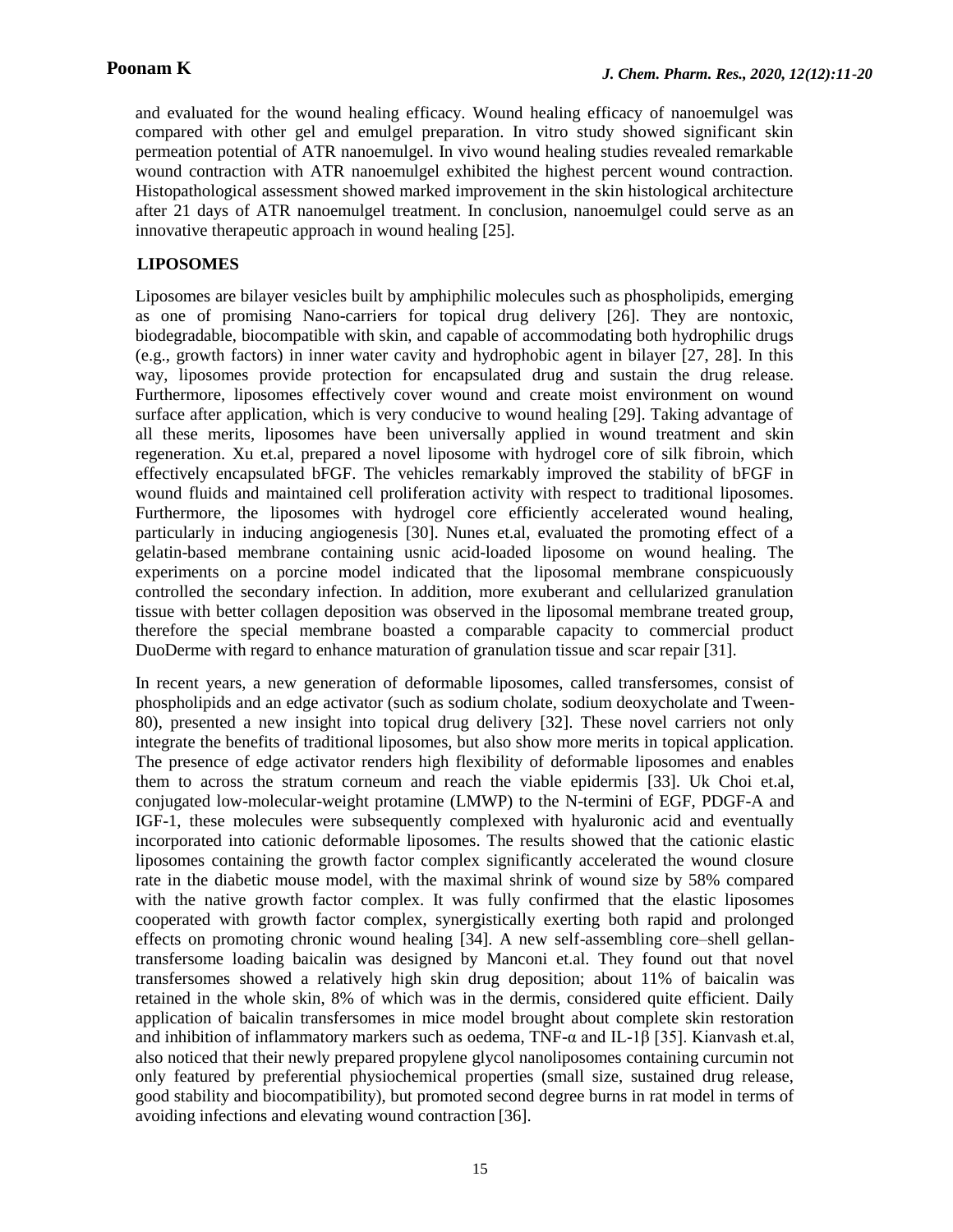## **NANO HYDROGELS**

Nano hydrogel is the three-dimensional polymeric networks considered as ideal formulation for wound management. The porous three-dimensional structure of hydrogels endows the ability of aqueous fluid absorption [37], thereby preventing wound dehydration and creating a beneficial moist environment for wound healing [38]. The non-adhesive nature of hydrogels allows it to preserve the wound bed while maintaining the penetration of oxygen, which is necessary for wound healing [39]. Soft texture of nanohydrogel provides comfortable experience in the course of treatment [40]. Furthermore, nanohydrogel is able to encapsulate many related drugs with perfect compatibility and efficacy, exerting an impressive effect on skin regeneration.

A gellan-cholesterol nanohydrogel embedding baicalin was introduced by Manconi et.al, to speed up wound healing process [41]. Characterized by proper viscosity, improved skin retention and preferable biocompatibility, it was further applied to a cutaneous inflammation mice model induced by a phorbol ester. The baicalin-loaded nanohydrogel exhibited optimal performance for a complete skin restoration and inhibition of specific inflammatory markers (i.e., myeloperoxidase, tumor necrosis factor-α and oedema) were realized in vivo. Xi Loh et. al, found that a newly-produced bacterial nanocrystal cellulose/acrylic acid hydrogel could rapidly adhere to fibroblasts, maintain the activity and morphology of human dermal fibroblasts, limit cell migration, promote rapid cell proliferation, and affect 9 gene expression related to wound healing like IL-6, IL-10, GM-CSF, TGF-β and matrix metalloproteinase-2 (MMP-2). Thus, this hydrogel was regarded as playing a pivotal role in skin regeneration [42].

Besides, the versatile administration of nanohydrogel has received considerable interest, with the special focus on injectable nanohydrogel. Giriraj et.al, reported a nanocomposite hydrogel consisted of natural polysaccharide, κ-carrageenan and nanosilicates. This specially designed nanohydrogel was confirmed to feature with high mechanical stiffness and good porosity with an interconnected network. With the addition of VEGF, VEGF-loaded nanohydrogel significantly enhanced cell adhesion and spreading, reduced blood clotting time and facilitated in vitro tissue regeneration. However, the further in vivo investigation is required to fully reveal the therapeutic efficacy of this novel formulation on wound healing [43].

## **LIPID NANOPARTICLE**

Lipid nanoparticles are of two types -Solid lipid nanoparticles (SLNs) and nanostructured lipid nanoparticles (NLCs). These are the topical drug delivery vehicles, which can be delivered oral, inhalational and parenteral routes. The lipid nanoparticles consider as an outstanding tool to deliver drugs in dermatological fields [44]. SLNs consist spherical solid lipids with hydrophilic moieties such as PEG derivatives, stabilized by different surfactants. NLCs are the improved generation of SLNs, which consists of both solid and liquid lipid components. On addition, they are having better drug loading capacity as well as better stability [45]. NLCs can overcomes the limitations associated with SLNs such as limited drug loading, drug leakage during storing, and risk of gelation. The lipid core has more biocompatibility and biodegradability. Additionally, the nano size is closely connected to layers of skin and helps in better drug permeation. Hence, these carriers act as a key tool to deliver the drug over an extended period with reduced side effects [46]. Many studies have been performed regarding the efficacy of these nanoparticles on dermal delivery. The types of the lipid used for the preparation influence the penetration profile of the drug, and correlates with drug solubility and lipid polarity. Mendes et al, reported a poorly water-soluble antifungal drug named Miconazole encapsulated in NLCs, which showed better antifungal action against candidiasis [47]. In another recent study, Gainza et.al, found that the NLCs loaded with emulsified recombinant human (rh) EGF-loaded stimulated fibroblast expansion and production of collagen and thus induced wound healing [48].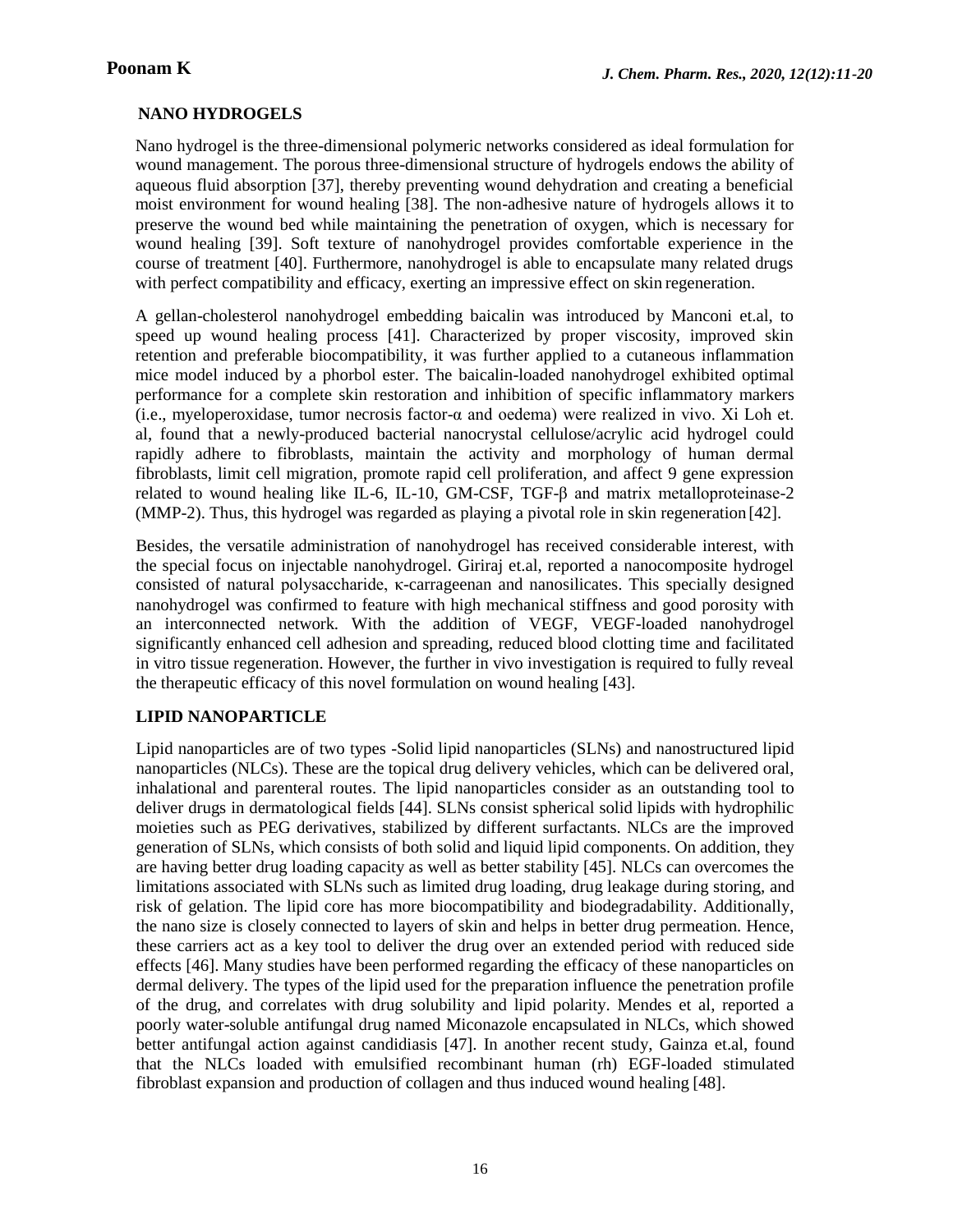#### **NANO FIBROUS SCAFFOLDS**

The primary aim of tissue engineering is the creation of a biocompatible and biodegradable scaffold combining with living cells and bioactive moieties. A Scaffold is a network like structure, which supports the living tissue and replace, regenerates and repairs affected tissues. The ideal activity of scaffold is to mimic the biological as well as structural properties of extracellular matrices (ECMs) [49]. In case of chronic wounds, tissues are unable to regenerate by themselves thus concept of scaffold is needed which will promote the natural healing. Simple electrospinning technique has been used to produce morphologically similar nanofibrous scaffold to ECM. The electrospun nanofibers have large surface area and porosity, which helps in better permeability for oxygen and water. Additionally, it is capable to adsorb extrudes and protects the affected area from bacterial invasion. In a reported study, Waghmare et. al, fabricated starch-based nanofibrous scaffolds by electrospinning for wound healing applications. Cellular assays with L929 mouse fibroblast cells indicated the ability of the scaffolds to promote cellular proliferation, without exhibiting any toxic effect to the cells[50].

In another study, Örgül et.al, developed tissue scaffolds comprised of mesenchymal stem cells and simvastatin loaded nanostructured lipid carriers (NLCs) dispersed in a polymeric matrix and investigated for healing efficacy in diabetic wound. Study revealed, incorporation of NLCs into tissue scaffolds decreased the initial simvastatin burst release ratio and provided controlled release profile. Tissue scaffolds containing simvastatin lipid nanoparticles increased wound closure rate, promoted vascularization of injured tissue and enhanced viability and proliferation of stem cells. Thereupon, tissue scaffold formulation containing simvastatin lipid nanoparticles and stem cells together provided effective wound healing with increased epithelialization, proliferation and vascularization [51]. In a recent study, Sharifi et.al, manufactured novel hybrid scaffolds from poly ( $\epsilon$ caprolactone [PCL])/ Poly (lactic acid [PLA]) with Nigella sativa [NS] extract by double-nozzle electrospinning for wound healing application. Study indicated, incorporation of NS extract into the scaffolds enhances biological properties, cell viability and cell proliferation without toxicity. Thus, the nanofibrous scaffolds demonstrated potential for wound healing applications [52].

### **CONCLUSIONS**

The treatment of chronic wounds or ulcers remains a thorny and daunting challenge because current therapies mostly failed to provide favorable outcomes of wound healing. Nevertheless, the progressive expansion of Nano carriers in recent years has brought new insight for skin regeneration of wounds. These Nano carriers have successfully overcome the limitation and the barriers associated with the available conventional treatments for wounds. Nanoparticles based delivery system can be more valuable to enhance the therapeutic power of biological molecules. Different types of elements like growth factors, anti-bacterial agents and anti-inflammatory agents can be incorporated to formulate a more potent wound dressing. Nanoparticle based wound materials show site-specific action, as well as drug-loading capacity is more. The reported studies justified that Nano delivery carriers could serves as a promising therapeutic strategy to accelerate wound healing.

#### **CONFLICTS OF INTEREST**

There is no conflict of interest.

#### **ACKNOWLEDGMENT**

The authors are thankful to the Faculty of Pharmacy, Integral University for providing all the necessary facilities related to the present work (Manuscript Communication Number:...).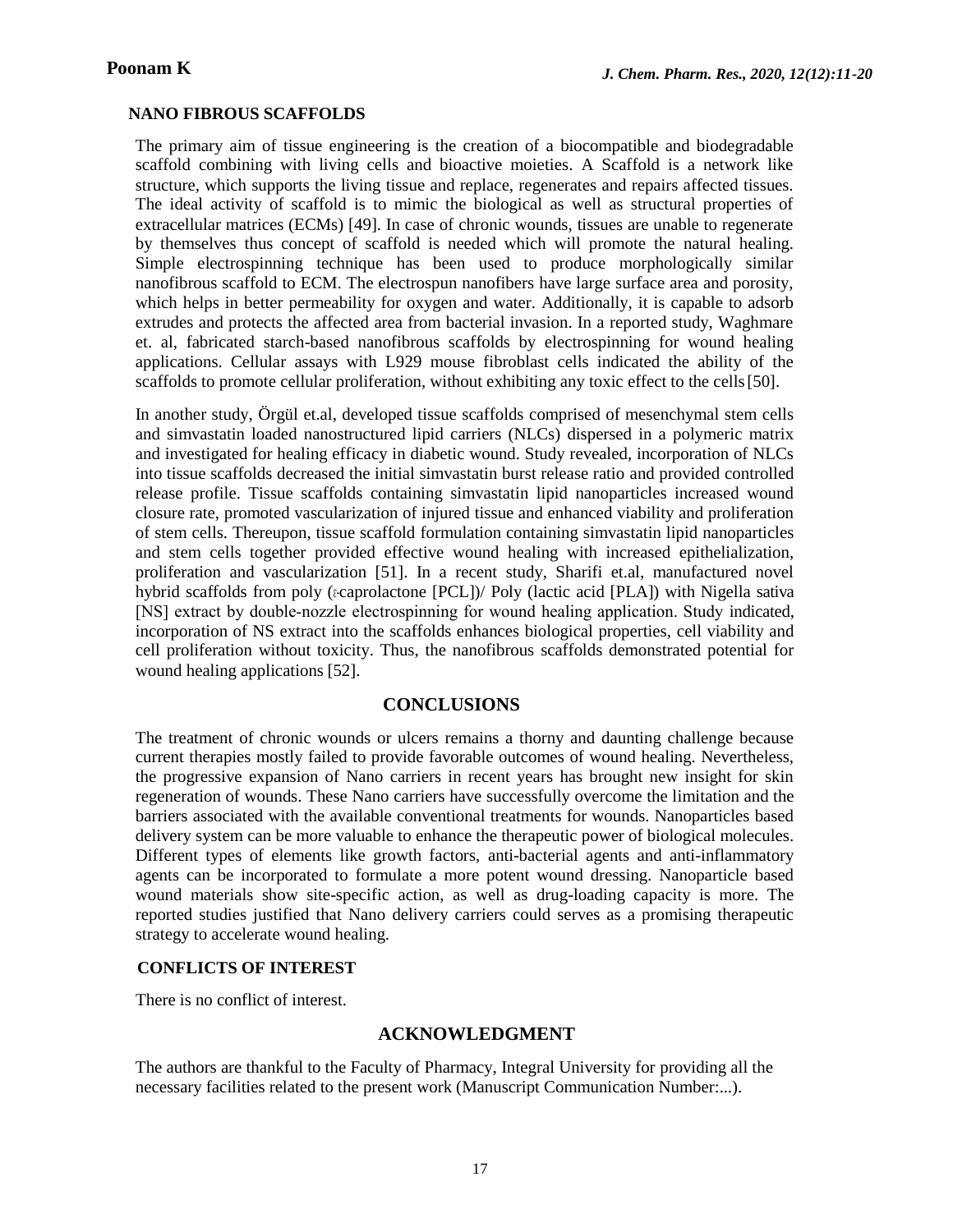#### **REFERENCES**

1.Metcalfe AD, Ferguson MW. *Tissue engineering of replacement skin: the crossroads of biomaterials, wound healing, embryonic development, stem cells and regeneration*. J R Soc Interface. **2007**, 4(14), 413-37.

2.Kuehn BM. *Chronic wound care guidelines issued*. JAMA. **2007**, 297-938.

3.Nagar HK, Srivastava AK, Srivastava R, Kurmi ML, Chandel HS, Ranawat MS. *Pharmacological Investigation of the Wound Healing Activity of Cestrum nocturnum (L.) Ointment in Wistar Albino Rats*. Journal of Pharmaceutics, **2016**, 8.

4. Abousamra MM. *Nanoparticles as Safe and Effective Drug Delivery Systems for Wound Healing*. Austin J Nano med Nanotechnology. **2019,** 7(2),10-56.

5. Garcia-Orue I, Gainza G, Villullas S, Pedraz JL, Hernandez RM, Igartua M. *Nanotechnology approaches for skin wound regeneration using drug-delivery systems*. **2016**, 31–55.

6. Sandhiya S, Dkhar SA, Surendiran A. *Emerging trends of nano medicine: an overview. Fundam Clin Pharmacol*. **2010**, 23,263–269.

7. Bhattacharya D, Ghosh B, Mukhopadhyay M. *Development of nanotechnology for advancement and application in wound healing: a review*. IET Nanobiotechnology. **2019**, 13(8), 778-785.

8.Naskar A, Kim KS. *Recent Advances in Nanomaterial-Based Wound-Healing Therapeutics*. Pharmaceutics. **2020**,12(6),499.

9.Saghazadeh S, Rinoldi C, Schot M, Kashaf SS, Sharifi F, Jalilian E, Nuutila K, Giatsidis G, Mostafalu P, Derakhshandeh H, Yue K, Swieszkowski W, Memic A, Tamayol A, Khademhosseini A. *Drug delivery systems and materials for wound healing applications*. Adv Drug Deliv Rev.**2018**, 127,138-166.

10. Wallace HA, Basehore BM, Zito PM. *Wound Healing Phases. In: Stat Pearls [Internet]. Treasure Island (FL): StatPearls Publishing*,**2020**.

11.Albaayit SFA, Rasedee A, Abdullah N. *Zerumbone-Loaded Nanostructured Lipid Carrier Gel Facilitates Wound Healing in Rats. Rev. Bras*. Farmacogn. **2020**, 30,272–278.

12. Hamdan S, Pastar I, Drakulich S, Dikici E, Tomic-Canic M, Deo S, & Daunert S. *Nanotechnology-DrivenTherapeutic Interventions in Wound Healing: Potential Uses and Applications*.ACSCentralScience. **2017**,3(3),163-175.

13. Wang W, Lu K, Yu C. *Nano-drug delivery systems in wound treatment and skin regeneration*. J Nanobiotechnol.**2019**; 17: 82.

14. Lin PC, Lin S, Wang PC, Sridhar N. *Techniques for physicochemical characterization of nanomaterials*. Biotechnology Advances.**2014**, 32,711-726.

15. Chereddy, KK. *PLGA Nanoparticles Loaded with Host Defense Peptide LL37 Promote Wound Healing*. Journal of Controlled Release: Official Journal of the Controlled Release Society.**2014**,194,138-47.

16. Luengo J, Weiss B, Schneider M, Ehlers A, Stracke F, König K, Kostka KH, Lehr C M, Schaefer U F. *Influence of Nanoencapsulation on Human Skin Transport of Flufenamic Acid*. Skin Pharmacology and Physiology, **2006**, 19,190-197.

*17.* Dai T, Tegos GP, Burkatovskaya M, Castano AP, Hamblin MR*. Chitosan Acetate Bandage*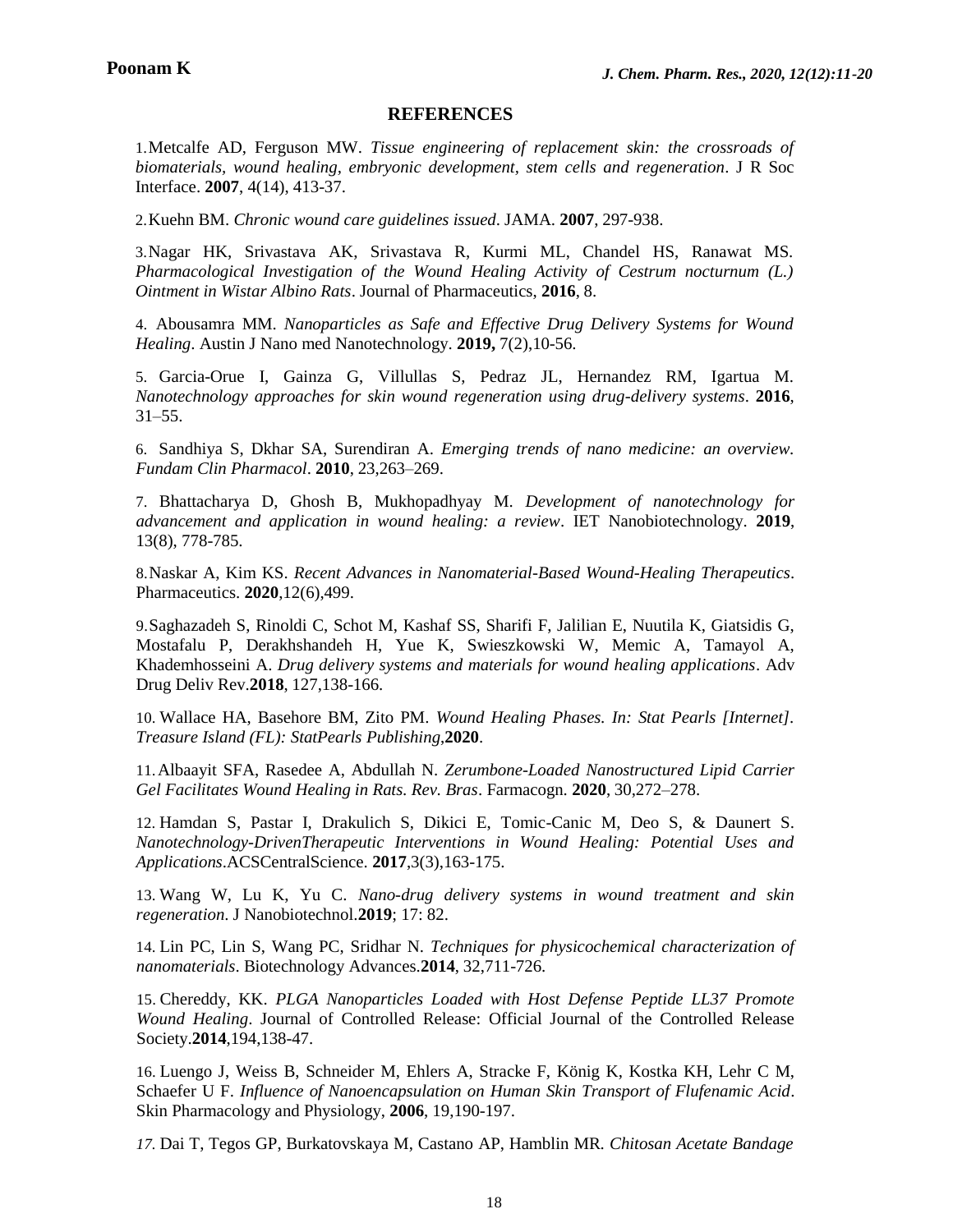*as a Topical Antimicrobial Dressing for Infected Burns*. Antimicrobial Agents and Chemotherapy.**2009**, 53,393-400.

18. Huang L, Dai T, Xuan Y, Tegos GP, Hamblin MR. *Synergistic combination of chitosan acetate with nanoparticle silver as a topical antimicrobial: efficacy against bacterial burn infections*. Antimicrobial Agents and Chemotherapy. **2011**, 18(3), 10.

19. Bilgi H, Demiriz M, Ozler M, Ide T. *Gelatin based scaffolds and effect of EGF dose on wound healing*. J Biomater Tissue Eng. **2013**, 3, 2205-2211.

20. Lee J, Baek SE, Lee S, Cho YW, Jeong YJ, Kim KJ. *Wound-healing effect of adipose stem cell-derived extracellular matrix sheet on full-thickness skin defect rat model: Histological and immunohistochemical study*. Int Wound J. **2019**, 16,286-296.

21. Jaiswal M, Dudhe R, Sharma PK. *Nano emulsion: an advanced mode of drug delivery system*. Biotech.**2015**, 5,123-127.

22. Sugumar S, Nirmala J, Ghosh V, Anjali H, Mukherjee A, Chandrasekaran N. *Bio-based nanoemulsion formulation, characterization and antibacterial activity against food-borne pathogens*. Journal of Basic Microbiology.**2013**, 53,677-685.

23. Song Z, Sun H, Yang Y, Jing H, Yang L, Tong Y, et al. *Enhanced efficacy and anti-biofilm activity of novel Nano emulsions against skin burn wound multi-drug resistant MRSA infections*. Nanomedicine. **2016**, 12, 1543-1555.

24. Shanmugapriya K, Kim H, Saravana PS, Chun BS, Kang HW, et al. *Astaxanthin-alpha tocopherol nanoemulsion formulation by emulsification methods: Investigation on anticancer, wound healing, and antibacterial effects*. Colloids Surf B Bio interfaces. **2018**, 172,170-179.

25. Morsy MA, Abdel-Latif RG, Nair AB, Venugopala KN, Ahmed AF, Elsewedy HS, Shehata TM. *Preparation and Evaluation of Atorvastatin-Loaded Nanoemulgel on Wound-Healing Efficacy*. Pharmaceutics. **2019**,11(11), 609.

26. Chen J, Cheng D, Li J, Wang Y, Guo JX, Chen ZP, Cai BC, Yang T. *Influence of lipid composition on the phase transition temperature of liposomes composed of both DPPC and HSPC*. Drug Dev Ind Pharm. **2013**, 39,197–204.

27. Mitragotri S, Burke PA, *Langer Overcoming the challenges in administering biopharmaceuticals: formulation and delivery strategies.* Nat Rev Drug Discover. **2014**, 13,655–72.

28. Degim Z, Celebi N, Alemdaroglu C, Deveci M, Ozturk S, Ozogul C. *Evaluation of chitosan gel containing liposome-loaded epidermal growth factor on burn wound healing*. Wound J. **2011**, 8,343–54.

29. Manca ML, Matricardi P, Cencetti C, Peris JE, Melis V, Carbone C, Escribano E, Zaru M, Fadda AM, Manconi M. *Combination of argan oil and phospholipids for the development of an effective liposome-like formulation able to improve skin hydration and allantoin dermal delivery*. Int J Pharm.**2016**, 505,204–11.

30. Xu HL, Chen PP, ZhuGe DL, Zhu QY, Jin BH, Shen BX, Xiao J, Zhao YZ. *Liposomes with silk fibroin hydrogel core to stabilize bFGF and promote the wound healing of mice with deep second-degree scald*. Adv Healthc Mater.**2017**, 6, 17-44.

31. Nunes PS, Rabelo AS, Souza JC, Santana BV, da Silva TM, Serafini MR, Dos Passos Menezes P, Dos Santos Lima B, Cardoso JC, Alves JC, et al. *Gelatin-based membrane containing usnic acid-loaded liposome improves dermal burn healing in a porcine model*. Int J Pharm. **2016**, 5(13),473–82.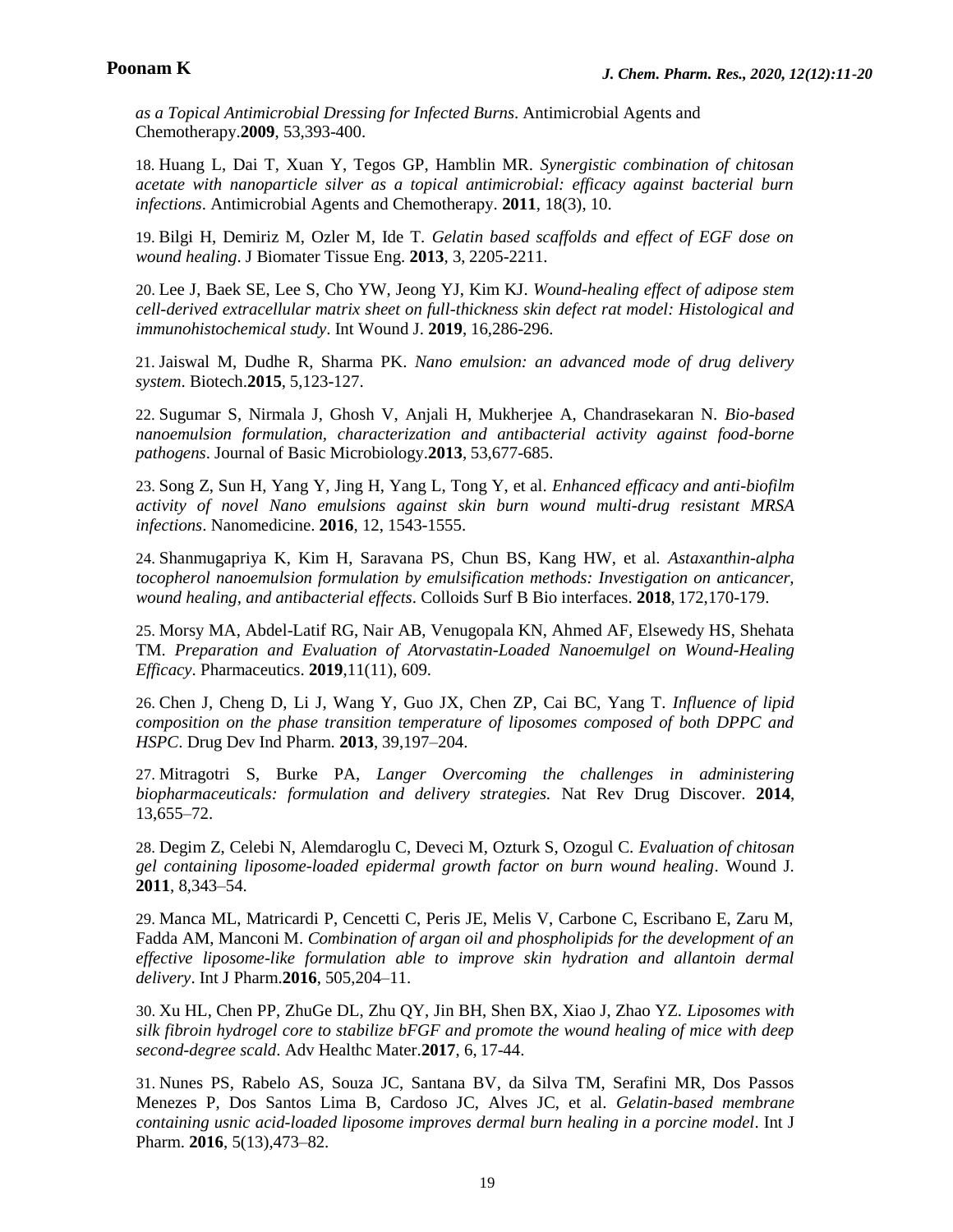32. Li WZ, Hao XL, Zhao N, Han WX, Zhai XF, Zhao Q, Wang YE, Zhou YQ, Cheng YC, Yue YH, et al. *Propylene glycol-embodying deformable liposomes as a novel drug delivery carrier for vaginal fibrauretine delivery applications*. J Control Release. **2016**, 226,107–14.

33. Cevc G. *Rational design of new product candidates: the next generation of highly deformable bilayer vesicles for noninvasive, targeted therapy*. J Control Release. **2012**, 160,135–146.

34. Choi JU, Lee SW, Pangeni R, Byun Y, Yoon IS, Park JW. *Preparation and in vivo evaluation of cationic elastic liposomes comprising highly skin-permeable growth factors combined with hyaluronic acid for enhanced diabetic wound-healing therapy.* Acta Biomater**. 2017**, 57,197–215.

35. Manconi M, Manca ML, Caddeo C, Valenti D, Cencetti C, Diez-Sales O, Nacher A, Mir-Palomo S, Terencio MC, Demurtas D, et al. *Nanodesign of new self-assembling core-shell gellan-transfersomes loading baicalin and in vivo evaluation of repair response in skin*. Nanomedicine. **2018**, 14,569–79.

36. Kianvash N, Bahador A, Pourhajibagher M, Ghafari H, Nikoui V, Rezayat SM, Dehpour AR, Partoazar A. *Evaluation of propylene glycol nanoliposomes containing curcumin on burn wound model in rat: biocompatibility, wound healing, and anti-bacterial effects*. Drug Deliv Transl Res. **2017**,7,654–63.

37. Caló E, Khutoryanskiy V. *Biomedical applications of hydrogels: A review of patents and commercial products*. European Polymer Journal. **2015**,65,252-267.

38. Pachuau L. *Recent developments in novel drug delivery systems for wound healing*. Expert Opin Drug Deliv. **2015**, 12, 1895–909.

39. Anumolu SS, Menjoge AR, Deshmukh M, Gerecke D, Stein S, Laskin J, Sinko PJ. *Doxycycline hydrogels with reversible disulfide crosslinks for dermal wound healing of mustard injuries*. Biomaterials. **2011**, 32, 1204–17.

40. Hajimiri M, Shahverdi S, Esfandiari MA, Larijani B, Atyabi F, Rajabiani A, Dehpour AR, Amini M, Dinarvand R. *Preparation of hydrogel embedded polymer-growth factor conjugated nanoparticles as a diabetic wound dressing*. Drug Dev Ind Pharm. **2015**,42,1.

41. Manconi M, Manca ML, Caddeo C, Cencetti C, Meo CD, Zoratto N, Nacher A, Fadda AM, Matricardi P. *Preparation of gellan-cholesterol nanohydrogels embedding baicalin and evaluation of their wound healing activity*. Eur J Pharm Biopharm. **2018**,127,244–249.

42. Xi Loh EY, Fauzi MB, Ng MH, Ng PY, Ng SF, Ariffin H, Mohd Amin MCI. *Cellular and molecular interaction of human dermal fibroblasts with bacterial nanocellulose composite hydrogel for tissue regeneration. ACS Appl Mater Interfaces*.**2018**,10(39),532–43.

43. Lokhande G, Carrow JK, Thakur T, Xavier JR, Parani M, Bayless KJ, Gaharwar AK. *Nanoengineered injectable hydrogels for wound healing application*. Acta Biomater. **2018**, 70, 35–47.

44. Jensen LB, Petersson K, Nielsen HM. *In vitro penetration properties of solid lipid nanoparticles in intact and barrier-impaired skin*. European J. of Pharmaceutics and Biopharmaceutics.**2011**, 79, 68-75.

45. Müller R, Alexiev U, Sinambela P, Keck C. *Nanostructured Lipid Carriers (NLC): The Second Generation of Solid Lipid Nanoparticle*.**2016**,161-185.

*46.* Narang JK, Khan S, Baboota S, Ali J, Khan S. Narang RS. *Nanostructured lipid carriers:*